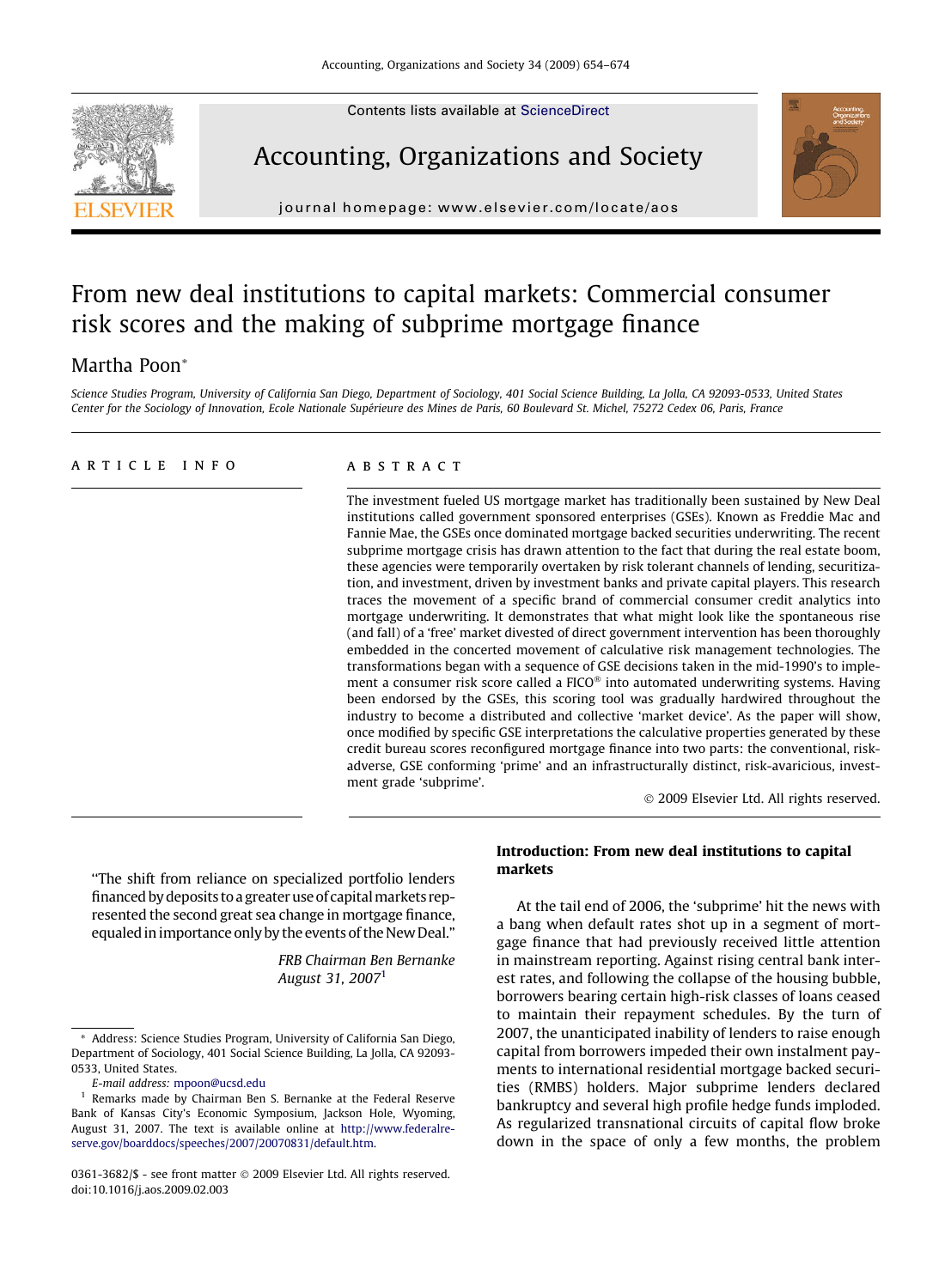escalated into a financial credit crunch that soon took on global proportions. This series of all too recent and as yet ongoing events has made evident the long chain of financial connections that have come to co-ordinate the economic agencies of ordinary US homeowners with those of international capital investors.

Those working at the intersection of 'social studies of finance' and 'social studies of accounting' ([Miller, 2008](#page--1-0)) might immediately suspect that instabilities in the segment named 'subprime' have been accompanied by important organizational and infrastructural changes whose underlying significance, through disruption, are perhaps only now coming to light. One of the most dramatic of these transformations has occurred in the business of mortgage finance which sits at the nexus between the markets for real estate and those for asset backed securities. As emphasized by Federal Reserve Board Chairman Ben Bernanke in a speech responding to current events in the last ten years (quoted above), US mortgage finance has shifted from an industry driven by government sponsored enterprises (GSEs) and specialized deposit-funded lenders, to an industry fuelled in large part by high-risk investment capital. No longer the purview of local banks and savings co-operatives, consumer mortgages have become the asset class feeding some of the most popular debt securities for sale on Wall Street.

The shift towards the unfettered involvement of private capital in mortgage lending and its downstream effects are becoming widely recognized in the US. A New York Times Magazine contributor who had just received a letter informing him that his mortgage obligations were being transferred to another financial group, expressed his personal sense of shock in this way: "...it came to me as a thunderous revelation: my debts were some other people's assets" ([Kirn, 2006\)](#page--1-0). In this spirit, the movement towards big capital has been tied to many of the most cited reasons in mainstream commentary for how mortgage credit became unsustainably amplified in the last few years. The profit driven interests of investment banks and hedge funds have ostensibly encouraged unscrupulous and irrational lending, fraudulent income reporting, a reduced responsibility towards the personal situation of borrowers. This was compounded by naïve borrowing in the face of increasingly complex financing options and negligence on the part of the federal agencies who should have been protecting consumers from predatory lending. Critiques such as these have been deployed in the style of a classic 'sociology of errors' ([Bloor, 1991](#page--1-0)), in which deviations from a retrospectively appropriate course of action are rooted out and condemned.

Analyses of technical systems that focus on (human) error are fundamentally 'asymmetric' because they are confined to situations of breakdown or crisis. This is why the post hoc denunciation of deleterious actions triggered by this new brand of mortgage finance reads like a stale list of 'the usual suspects' – the ones that are routinely rolled out whenever there is an issue with crushing consumer indebtedness [\(Black, 1961](#page--1-0)). This kind of reasoning leaves us open to two popular poles of argumentation: either to the ideologically driven conclusion that the current financial crisis is due to the natural excesses of free-marketeering run amock; or to a moralistic accusation that investment bankers allowed themselves to be seized by a greed-induced passion, a 'contagious' psychology of 'irrational exuberance' [\(Shiller, 2005, 2008\)](#page--1-0), that temporarily overcame their otherwise sound economic good sense. Either way, these perspectives sidestep the pressing contemporary question of how a financial network for lending so freely has come into being. Crisis or no crisis they fail to provide a compelling account of how these private capital players have managed to encroach, in practice, upon a marketplace the federal government has had to actively sustain, through specialized government sponsored agencies, since the New Deal. If government charters were once necessary to make the connections for liquid mortgage finance to exist – and in particular for making mortgage funding available to credit strapped populations – a move towards financial markets that sidesteps these entities cannot be sufficiently explained by a spontaneous ramping up of credit volume through supply and demand; and even less so by some kind of natural willingness among capital investors to cater to a consumer segment called the 'subprime'.

How has mortgage finance been rendered open to the practices of high-risk investment that appeal to big capital players? Surely, something might be said about the genesis and development<sup>2</sup> of subprime finance as a novel network of investment grade lending in and of itself. It is perhaps of interest, then, to take a step back from the collapse and to investigate the implementation of new calculative infrastructures and their consequences on how mortgage finance is arranged. To track such a change means taking up the painstaking search into the most mundane of details so familiar to social studies of science [\(Bowker & Star, 2000;](#page--1-0) [Star, 1999\)](#page--1-0) and of accountancy [\(Hopwood, 1987; Hopwood](#page--1-0) [& Miller, 1994](#page--1-0)); it means exploring the innovations that have re-configured markets, their machineries and their places ([Beunza & Stark, 2004; Guala, 2001; Muniesa, 2000;](#page--1-0) [Zaloom, 2006; Çali](#page--1-0)ş[kan, 2007\)](#page--1-0). In the case of the diffused industry of mortgage finance it means prying into the everyday apparatuses of underwriting and into the rise of consumer risk management techniques that have permitted a dramatic production of increased liquidity. Such an analysis would conclude that understanding subprime lending is less about unravelling the motivations and psychologies that might lead to financial overextension, than it is about understanding the development of technical apparatuses that have supported the practical activities of a new cadre of financial agents ([Hopwood, 2000\)](#page--1-0).

Instead of questioning why so much mortgage credit was extended to borrowers at a high-risk of defaulting; instead of conflating the crisis with a set of culturally familiar categories such as the 'poor' or the 'economically vulnerable'; instead of presuming to know what it is that is collapsing and offering calculatively empty, off-the-shelf reasons for why, this research traces the technical constitution of an investment subprime – at once a class of consumers, a set of 'exotic' mortgage products, and a class of

 $2$  The term 'genesis and development' is borrowed from the work of Ludwig Fleck, a classic text on the establishment of scientific facts in science studies ([Fleck, 1981\)](#page--1-0).